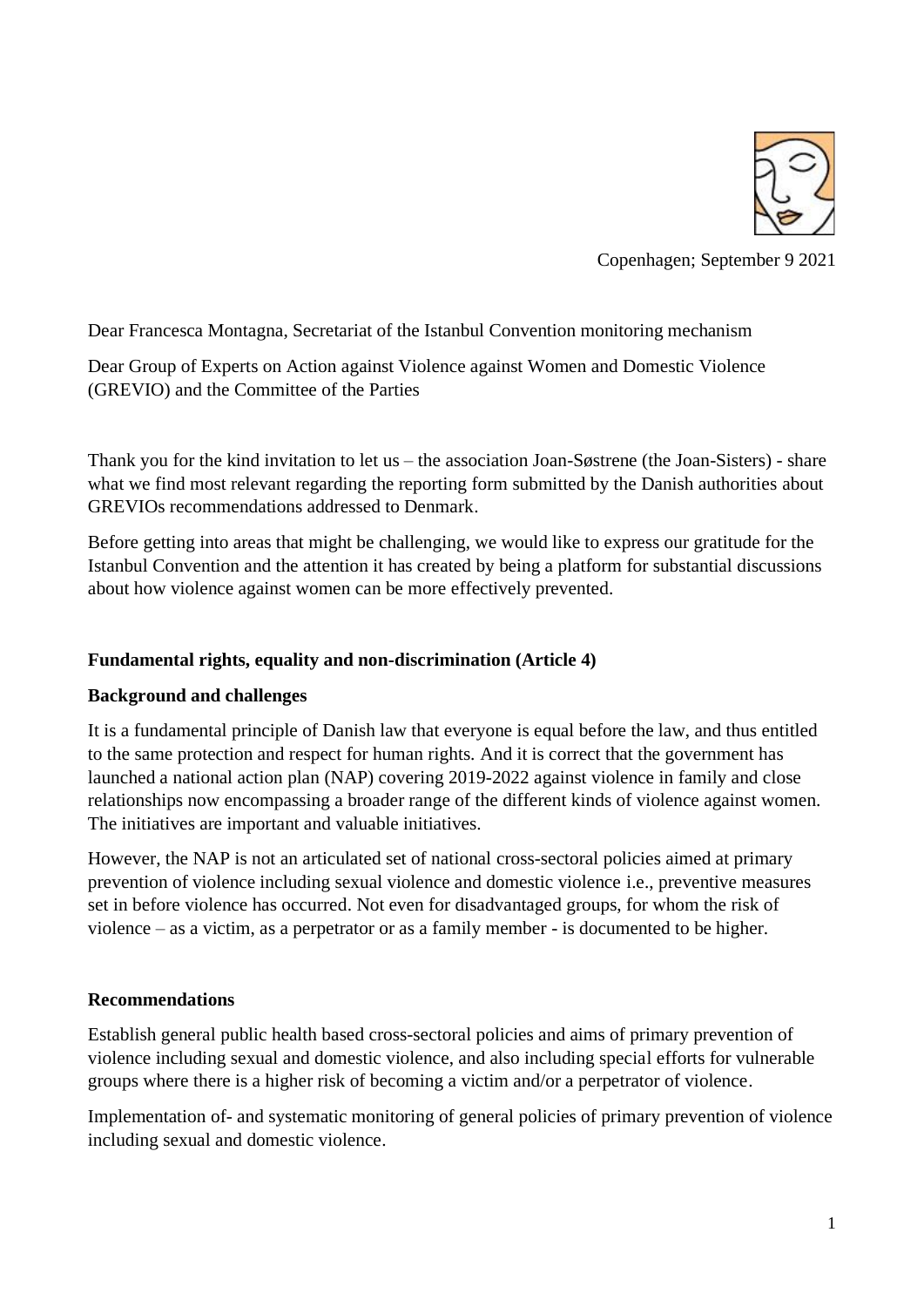Establish research-based cross-sectoral knowledge of primary prevention and the effect of various possible primary prevention strategies, e.g., in child daycare age, school age, etc.

Mapping the psychological profiles and life experiences of perpetrators of violence, including sexual and domestic violence with a view of investigating possible prevention measures.

Ensure that public school curriculum for sexual education has its focus on children's and young people's perspectives and experiences, not least gendered experiences.

## **Sexual violence and rape (Article 36)**

#### **Background and challenge**

The political attention on sexual violence and rape has been high during the recent years. Not only regarding the legislation itself. The political attention on the police' practice when rape cases are reported has been sustained and most recently a political agreement has improved the legal assistance provided for victims of rape.

And as from 1 of January 2021 the Danish legislation on sexual violence is based on the notion of freely given consent as required by Article 36, paragraph 1 of the Istanbul Convention. It is an important step towards holding perpetrators of rape accountable and it can be an important platform for stronger public information and prevention of rape.

The consent-based legislation on sexual violence will be a challenge for the police, prosecution and not least the courts to implement in a way in which the change in legislation will be reflected in practice.

We know from experience that bias and use of stereotypes regarding gender and sexuality is widespread when it comes to sexual violence. There is a risk that patriarchal norms and stereotypes regarding gender and sexuality continue to play a central role in the judiciary practice, despite the changed legislation.

### **Recommendations**

Close follow up on how the consent-based legislation on sexual violence is implemented by the police, prosecution and by the courts.

Research on the practice of rape cases in the Danish legal system, especially on bias and use of stereotypes regarding gender, violence and sexuality in the judiciary practice.

### **Emergency barring and protection orders (Articles 52 and 53)**

#### **Background**

The Danish police have been entitled to expel the violent part from the household where there is domestic violence as a preliminary measure since 2004, following the Austrian model.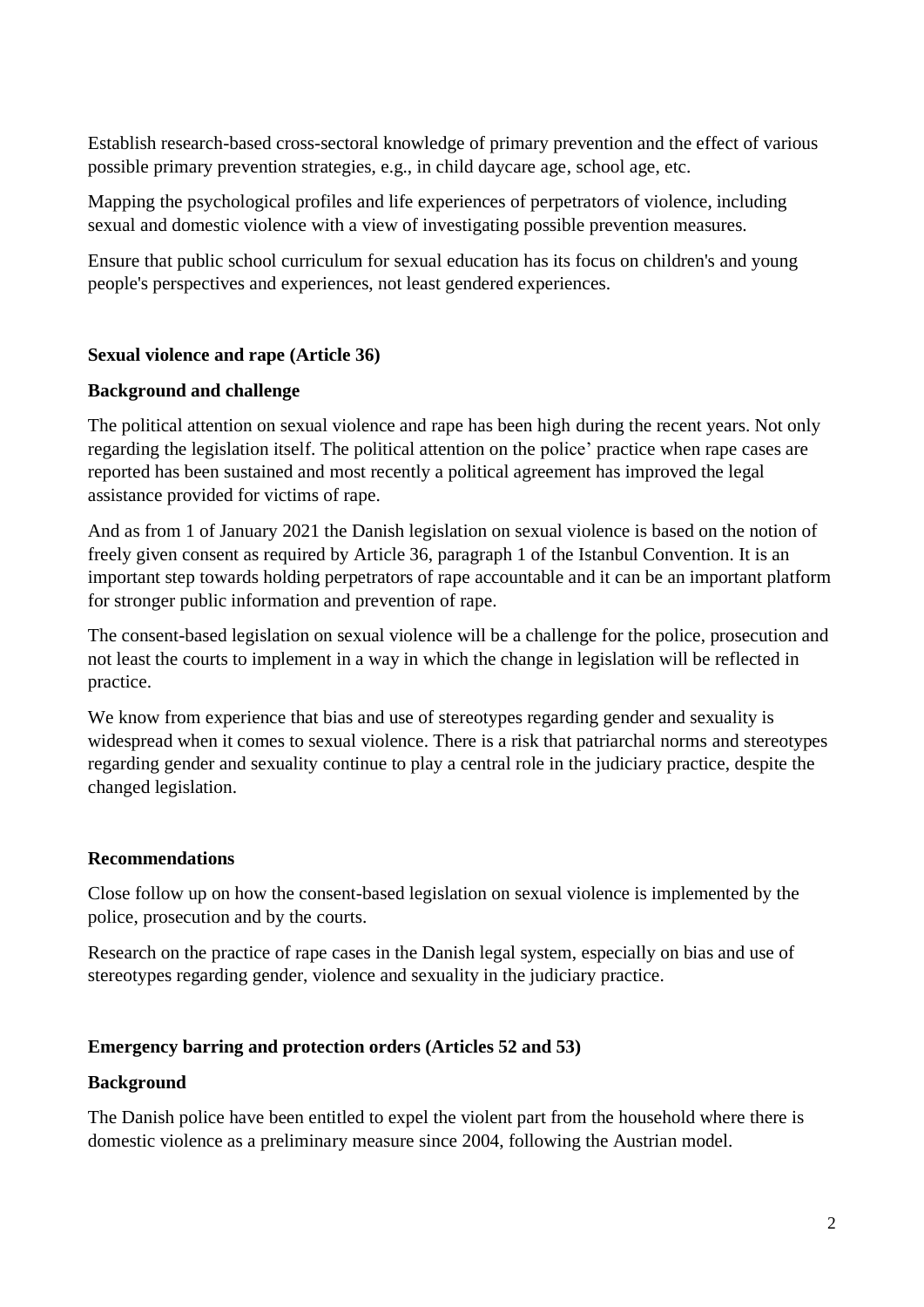Unfortunately, the entitlement was introduced in Denmark without any cross sectorial supporting setup and the police has been reluctant to use it since its introduction.

A pilot-project however, has been implemented with success in the East Jutland police district for a two years period from 2012-2014, covering cases of police reported domestic violence. Despite of proven positive outcomes the initiative was closed down when the project period ended instead of being rolled out to national coverage.

GREVIO expressed the following recommendations in the Evaluation Report on legislative and other measures giving effect to the provisions of the Council of Europe Convention on Preventing and Combating Violence against Women and Domestic Violence (Istanbul Convention) for Denmark in 2017:

> 211. GREVIO urges the Danish authorities to step up efforts to implement the full range of emergency barring and protection orders available under the Act on Restraining Orders and to ensure their vigilant enforcement.

212. To this extent, GREVIO further urges the Danish authorities to assess the level of implementation of the Act on Restraining Orders with a view to identifying and remedying any obstacles in the letter of the law or in its practice. Moreover, GREVIO strongly encourages the Danish Authorities to end the practice of allowing for exceptions in prohibitions on contact.

We note that the government as part of the national reserve for social, health and labor market measures for 2021-2024, has the initiative "Early intervention for victims of violence and perpetrators of partner violence", with a model consisting of a collaboration between the police, the municipality and an NGO.

# **Challenge**

The police remain reluctant to implement the full range of emergency barring and protection orders available under the Act on Restraining Orders. The experience from our counselling is that women often are not protected properly when they need protection from the police. The total number of barring orders issued in Denmark in 2020 was two (2). (REU Alm.del - [endeligt svar på spørgsmål](https://www.ft.dk/samling/20191/almdel/reu/spm/1222/svar/1663357/2197479.pdf)  1222 : REU alm. del - [svar på spm. 1222.pdf \(ft.dk\)\)](https://www.ft.dk/samling/20191/almdel/reu/spm/1222/svar/1663357/2197479.pdf)

The explanations on why it is like that from the police are various: the suspected perpetrator has been arrested and put in custody, has been hospitalized or has left the place, the victim has been brought to a crisis shelter or has been brought to stay with family members. (https://www.ft.dk/samling/20191/almdel/REU/bilag/349/2177978.pdf)

We believe it is important here to note the unsaid, which is the fact that the supporting setup after the police has issued the barring order is not-existing in Denmark except for geographically specified short-term projects.

Moreover, when the police are asked how often there will be an investigation of the case and/or any other act by the police when they know about a violent threat in a domestic setting (including